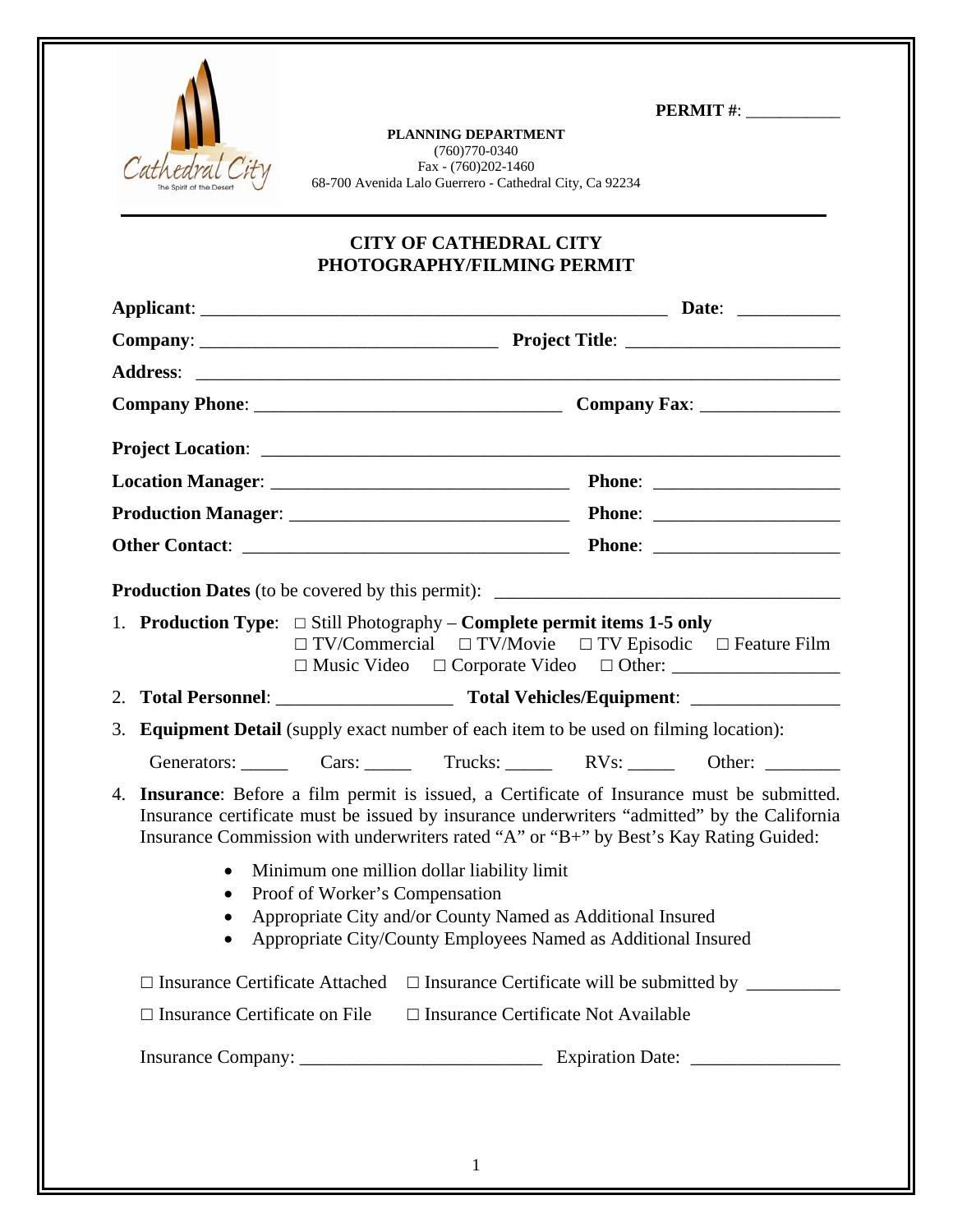5. **Location Shoot Specifics**: Please give specifics about your shoot below, attach sheets if more space is needed. You must include the name(s) of property owner(s), address(es), nearest cross streets and telephone number(s), and the filming location(s). Also describe all scene(s) to be filmed (including animals, pyrotechnics and stunts).

| <b>DATE</b> | <b>TIME</b> | <b>LOCATION AND ACTIVITY</b> | <b>FILM/CONSTRUCTION</b> |
|-------------|-------------|------------------------------|--------------------------|
|             |             |                              |                          |
|             |             |                              |                          |
|             |             |                              |                          |
|             |             |                              |                          |
|             |             |                              |                          |
|             |             |                              |                          |

| <b>6. Property Owner Permission Required:</b> | $\Box$ Yes $\Box$ No |  |
|-----------------------------------------------|----------------------|--|
| 7. Road Encroachment Permit Required:         | $\Box$ Yes $\Box$ No |  |
| 8. Police Required:                           | $\Box$ Yes $\Box$ No |  |
| 9. Fire Required:                             | $\Box$ Yes $\Box$ No |  |

10. **Traffic**: If filming is planned on City/County street(s) and or City/County property, please submit a site plan showing location(s) of cast, crew, vehicle(s) and the route to be traveled in order to film a scene.

 $\Box$  Site Plan Attached  $\Box$  Site Plan will be submitted  $\Box$  Site Plan unavailable

Describe your plan for controlling traffic (i.e. personnel and devices to direct traffic): \_\_\_\_\_\_ \_\_\_\_\_\_\_\_\_\_\_\_\_\_\_\_\_\_\_\_\_\_\_\_\_\_\_\_\_\_\_\_\_\_\_\_\_\_\_\_\_\_\_\_\_\_\_\_\_\_\_\_\_\_\_\_\_\_\_\_\_\_\_\_\_\_\_\_\_\_\_\_\_\_\_

 If filming is to take place on City/County streets, please describe planned arrangements for temporary restrooms and removal of refuse generated by your production:

 \_\_\_\_\_\_\_\_\_\_\_\_\_\_\_\_\_\_\_\_\_\_\_\_\_\_\_\_\_\_\_\_\_\_\_\_\_\_\_\_\_\_\_\_\_\_\_\_\_\_\_\_\_\_\_\_\_\_\_\_\_\_\_\_\_\_\_\_\_\_\_\_\_\_\_ \_\_\_\_\_\_\_\_\_\_\_\_\_\_\_\_\_\_\_\_\_\_\_\_\_\_\_\_\_\_\_\_\_\_\_\_\_\_\_\_\_\_\_\_\_\_\_\_\_\_\_\_\_\_\_\_\_\_\_\_\_\_\_\_\_\_\_\_\_\_\_\_\_\_\_

\_\_\_\_\_\_\_\_\_\_\_\_\_\_\_\_\_\_\_\_\_\_\_\_\_\_\_\_\_\_\_\_\_\_\_\_\_\_\_\_\_\_\_\_\_\_\_\_\_\_\_\_\_\_\_\_\_\_\_\_\_\_\_\_\_\_\_\_\_\_\_\_\_\_\_

11. **Stunts/Special Effects**: If your project will involve stunts or special effects, please provide detailed information about the specifics planned: \_\_\_\_\_\_\_\_\_\_\_\_\_\_\_\_\_\_\_\_\_\_\_\_\_\_\_\_\_\_\_

 \_\_\_\_\_\_\_\_\_\_\_\_\_\_\_\_\_\_\_\_\_\_\_\_\_\_\_\_\_\_\_\_\_\_\_\_\_\_\_\_\_\_\_\_\_\_\_\_\_\_\_\_\_\_\_\_\_\_\_\_\_\_\_\_\_\_\_\_\_\_\_\_\_\_\_ \_\_\_\_\_\_\_\_\_\_\_\_\_\_\_\_\_\_\_\_\_\_\_\_\_\_\_\_\_\_\_\_\_\_\_\_\_\_\_\_\_\_\_\_\_\_\_\_\_\_\_\_\_\_\_\_\_\_\_\_\_\_\_\_\_\_\_\_\_\_\_\_\_\_\_

| <b>Pyrotechnics Specifics:</b>  |            |
|---------------------------------|------------|
| Pyrotechnician:                 | License #: |
| Hazardous Materials to be used: |            |
| Wild Animals to be used:        |            |

12. **Aerial Stunts/Elements**: Please detail any aerial stunts, helicopter landings, hot-air balloons,

 \_\_\_\_\_\_\_\_\_\_\_\_\_\_\_\_\_\_\_\_\_\_\_\_\_\_\_\_\_\_\_\_\_\_\_\_\_\_\_\_\_\_\_\_\_\_\_\_\_\_\_\_\_\_\_\_\_\_\_\_\_\_\_\_\_\_\_\_\_\_\_\_\_\_\_ \_\_\_\_\_\_\_\_\_\_\_\_\_\_\_\_\_\_\_\_\_\_\_\_\_\_\_\_\_\_\_\_\_\_\_\_\_\_\_\_\_\_\_\_\_\_\_\_\_\_\_\_\_\_\_\_\_\_\_\_\_\_\_\_\_\_\_\_\_\_\_\_\_\_\_

etc. to be utilized in your shoot: \_\_\_\_\_\_\_\_\_\_\_\_\_\_\_\_\_\_\_\_\_\_\_\_\_\_\_\_\_\_\_\_\_\_\_\_\_\_\_\_\_\_\_\_\_\_\_\_\_